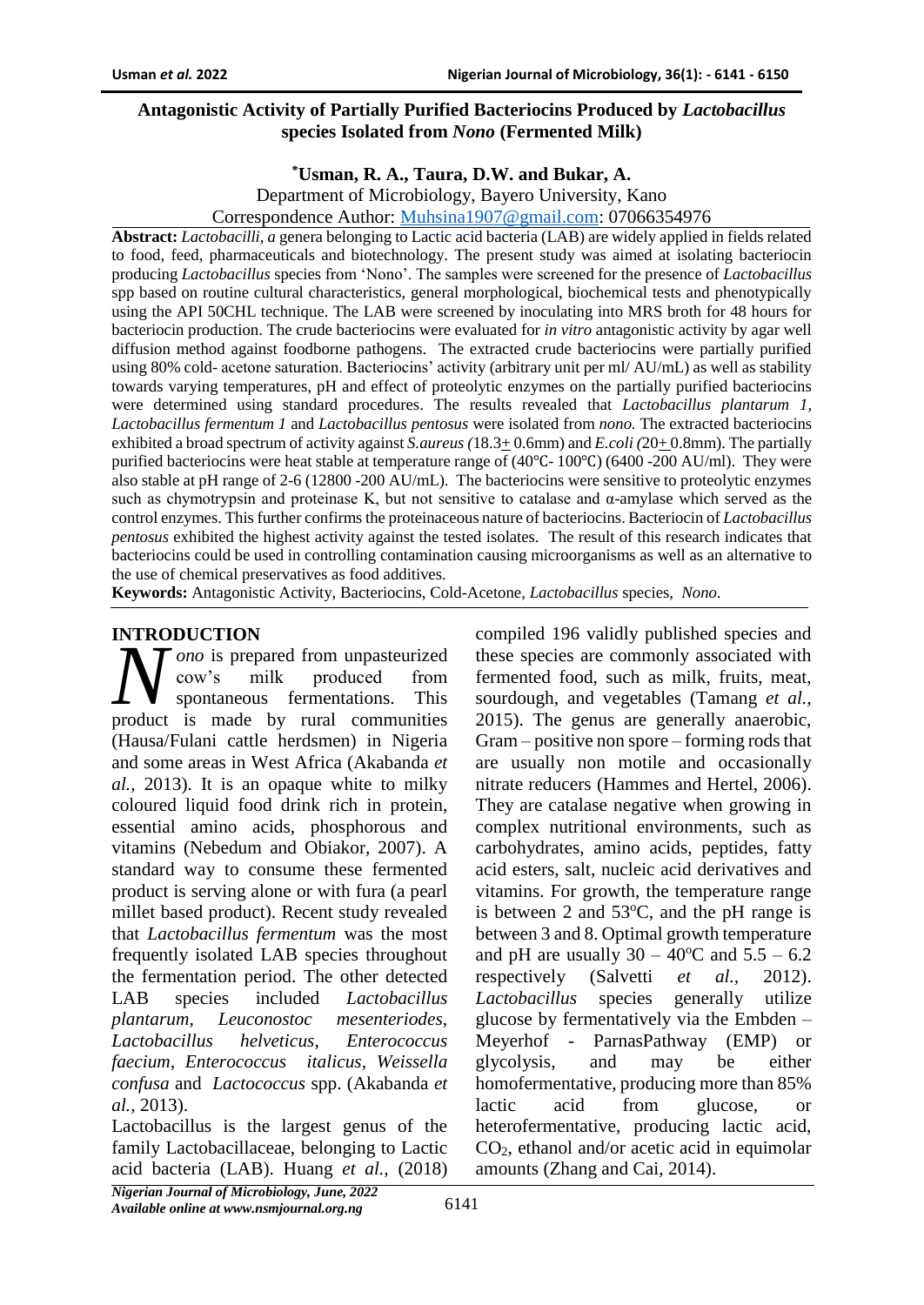Lactic Acid Bacteria (LAB) are known to produce several compounds that enhances taste, smell, colour and texture of foods. They also exhibit the ability to produce some antimicrobial compounds such as organic acids, diacetyl, hydrogen peroxide and bactericidal protein or bacteriocins (Syukur *et al*., 2014). These substances have capacity to inhibit pathogenic and food spoilage bacteria. More so, there have been focus on Lactic Acid Bacteria (LAB) bacteriocins due to their apparent importance in food and feed fermentation, and also by being considered as Generally recognized as safe (GRAS) organisms by Food and Drug Administration (FDA) and not least because of good funding in the 1990s and into the twenty – first century by the European Union (Nes, 2011). Bacteriocins have a number of positive attributes that made them especially attractive for various applications. Many LAB bacteriocins have potential applications in the food industry, mainly by inhibiting the growth of foodborne bacterial pathogens such as *L. monocytogens, B. cereus, B. thurigiensis, Salmonella* and *Staphylococcus aureus* (Jamaluddin *et al.,* 2018).

Bacteriocins particularly Nisin, have been shown to have potential in the bio preservation of meat, dairy products, canned food, fish, alcoholic beverages, salads, egg products, high – moisture bakery products, and fermented vegetables either alone, in combination with other methods of preservation or through their incorporation into packaging film/food surfaces (Cotter *et al.,* 2005).

Hence, the present study was designed to evaluate the antagonistic effect of bacteriocins produced by *Lactobacillus*  species isolated from *Nono* against selected foodborne spoilage and pathogenic bacteria.

# **MATERIALS AND METHODS Collection of samples**

Thirty *nono* samples were collected in sterile bottles from commercial producers in *Kofar Wambai* market, Kano. All the samples were transported to Microbiology department of

Bayero University kano in ice packs and analyzed immediately. Food products consisting of vegetables and dairy products purchased from *Rimi* market, Kano, were used for isolating the bioassay isolates.

# **Isolation of** *Lactobacillus* **species**.

Ten (10) ml of each of the collected homogenized samples were added to 90ml of sterilized distilled water for the purpose of serial dilutions process. Aliquots of  $10^{-7}$ (0.1ml) dilutions were aseptically dispensed on sterile plates of MRS (De Man Rogosa Sharpe) agar which was adjusted to pH 5.5 and allowed to set. The plates were incubated at 37**°**C for 48 hours under anaerobic conditions using anaeroGen, then placed and closed immediately in the anaerobic jar. Discrete colonies were streaked onto fresh agar to obtain pure cultures of each isolate (Adebayo *et al*., 2014). Before experimental use the cultures were propagated twice in MRS broth at 37**°**C for 48hrs.

### **Identification of** *Lactobacillus* **species Using phenotypic characterization**

The pure colonies were characterized using colonial, morphological characteristics and biochemical tests which included gram staining, catalase test, oxidase, citrate utilization test, sugar fermentation and motility test. Non spore forming bacilli, noncapsule, catalase negative and gram positive isolates were maintained on MRS agar slants and stored at 4°C for further tests (Savadogo *et al.,* 2004).

### **Identification of** *Lactobacillus* **species Using the API 50CHL System**

The LAB species were further confirmed for production of acids from carbohydrates and related compounds by use of the API 50CHL system (BIOMÉRIEUX SA, France). All Lactobacillus identification procedures were conducted in accordance with manufacturer's instructions. Portions of pure culture of each isolate were aseptically transferred from a freshly inoculated stock culture using a swab to an ampule of API 50 CHL (10.0ml) basal medium and then emulsified to give a final turbidity equivalent to McFarland standard No.2.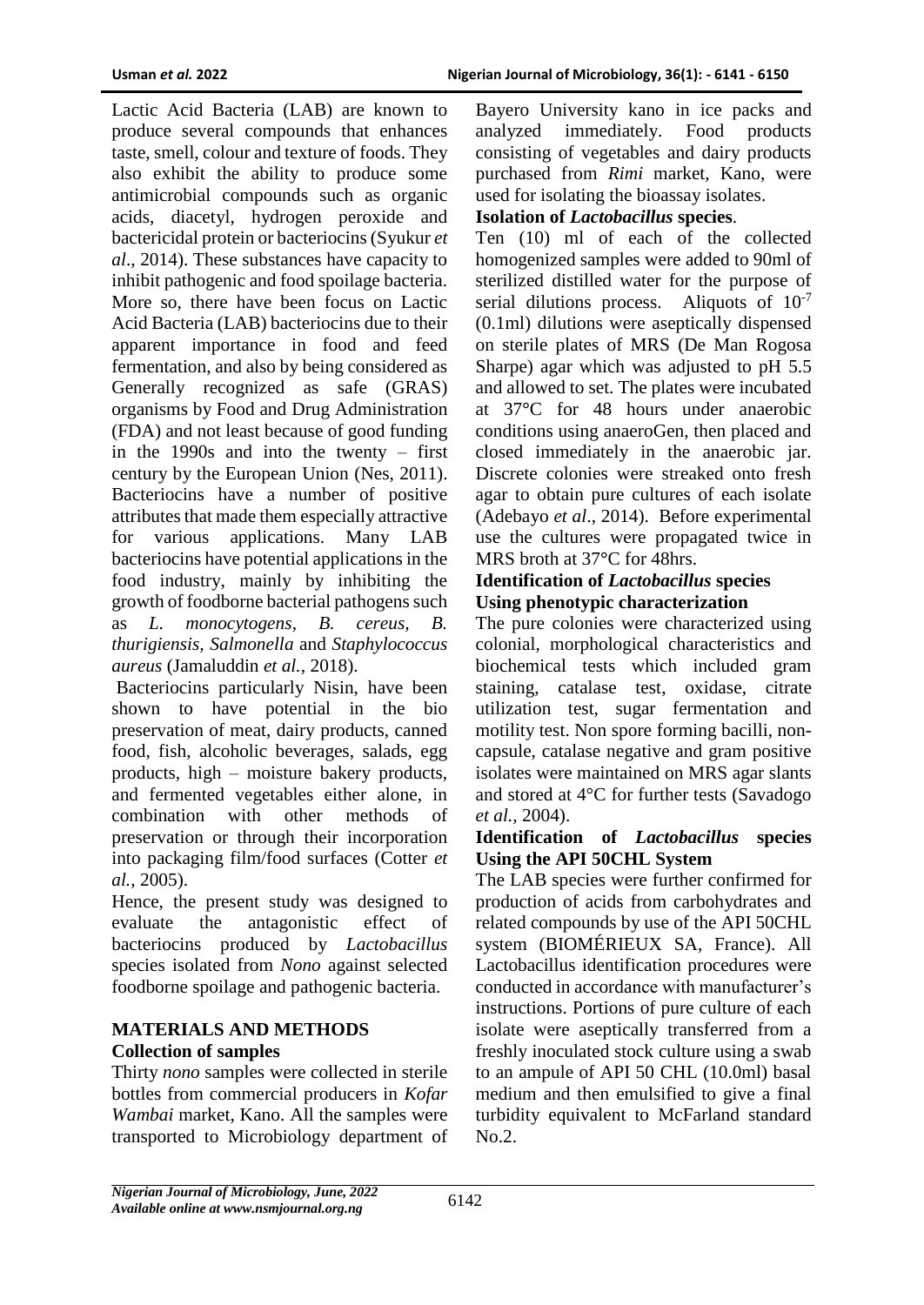Each tube of the API 50 CHL strip was inoculated with the bacterial suspension using a sterile pipette. The strip was placed in the incubation tray with honeycombed wells each filled with distilled water and covered with mineral oil according to the manufacturer's instructions. After incubation of 48hr, each well was observed for colour changes. Positive result was confirmed by the change of colour of bromocresol purple indicator from purple to yellow, except for well No.26 (for esculin hydrolysis test) by the change of colour from purple to black. While negative result was indicated by a no colour change. The first well on the strip served as the control. The results were analyzed using api-webTM identification software database (BIOMÉRIEUX, France V5.1) to identify *Lactobacillus* species (Pyar and Kok, 2019).

# **Extraction of Crude Bacteriocins**

The *Lactobacillus* spp were grown in 500ml MRS broth at 37°C for 48 hours anaerobically in triplicates. The cultures were centrifuged at 20,000 rpm for 20 minutes at 4°C. To eliminate growth inhibition caused by organic acids, the resulting cell free supernatant fluids was adjusted to pH 7.0 with 1N NaOH. Inhibitory activity of hydrogen peroxide was eliminated by adding 5mg/mL catalase and sterilized by filtration through 0.2μm Millipore filter (Rajaram *et al*., 2010).

# **Antibacterial Assay**

The antibacterial activity of the crude bacteriocin was determined using the agar well diffusion method (Ochei and Kolhatkar, 2008). The bioassay bacteria were standardized and compared with standard. About  $1.5x10^8$  CFU/mL of the bacteria to be tested for sensitivity were inoculated (1%) into 20 ml of nutrient agar and then poured into Petri dishes. Then 100 µl of crude bacteriocin was filled in 7-mm diameter sealed wells cut in the nutrient agar. Once solidified, the dishes were stored for two hours in a refrigerator. The inoculated plates were then incubated for 24 hours at 37°C, and the diameter of the inhibition zone were measured using meter rule in millimeter. The

antibacterial activity were assayed in triplicates (Ochei and Kolhatkar, 2008). **Partial Purification of Bacteriocins Cold-Acetone Precipitation**

The method described by Pal *et al*., (2009) with slight modifications was adopted. Crude bacteriocins of *Lactobacillus* species from 1 L of culture broth was maintained at  $\sim 0$  °C; ice-cold acetone was added to the extent of 80% saturation with constant stirring and incubated for 15 min at 4℃. The mixture (Protein precipitate) were centrifuged at 10,000rpm for 20 minutes and the precipitate was re-suspended in 25ml of 20mM sodium acetate buffer. The reconstituted bacteriocins concentrate were checked for antibacterial activity using Agar well diffusion method.

**Determination of Bacteriocin Titre (MIC)** The titres of bacteriocins produced were prepared by two – fold serial dilutions in saline solution. Ten (10) sterile test tubes containing 1ml each of normal saline were arranged serially and labeled. One milliliter (1ml) each of of the partially purified bacteriocins was transferred to the second tube and mixed well. From the first tube, 1ml was transferred to the third tube. The process was performed up to the last test tube. Then aliquots of 100µl from each dilution were placed in wells in plates seeded with standardized bioassay strains. These plates were incubated at 37°C for 24hrs and examined for the presence of 2mm or larger clear zones of inhibition around the wells. The antibacterial activity of bacteriocin was defined as the reciprocal of the highest dilution showing inhibition against indicator strain x 100 µl and was expressed as activity units per ml  $(AU/mL)$   $1/10^n$  x 100 ( Gopakumaran *et al.,* 2017).

## **Effect of Temperature, pH and Proteolytic Enzymes on Partially Purified Bacteriocins**

The partially purified bacteriocin samples were characterized by studying the effects of pH, heat stability and proteolytic enzymes (Sure *et al*., 2016).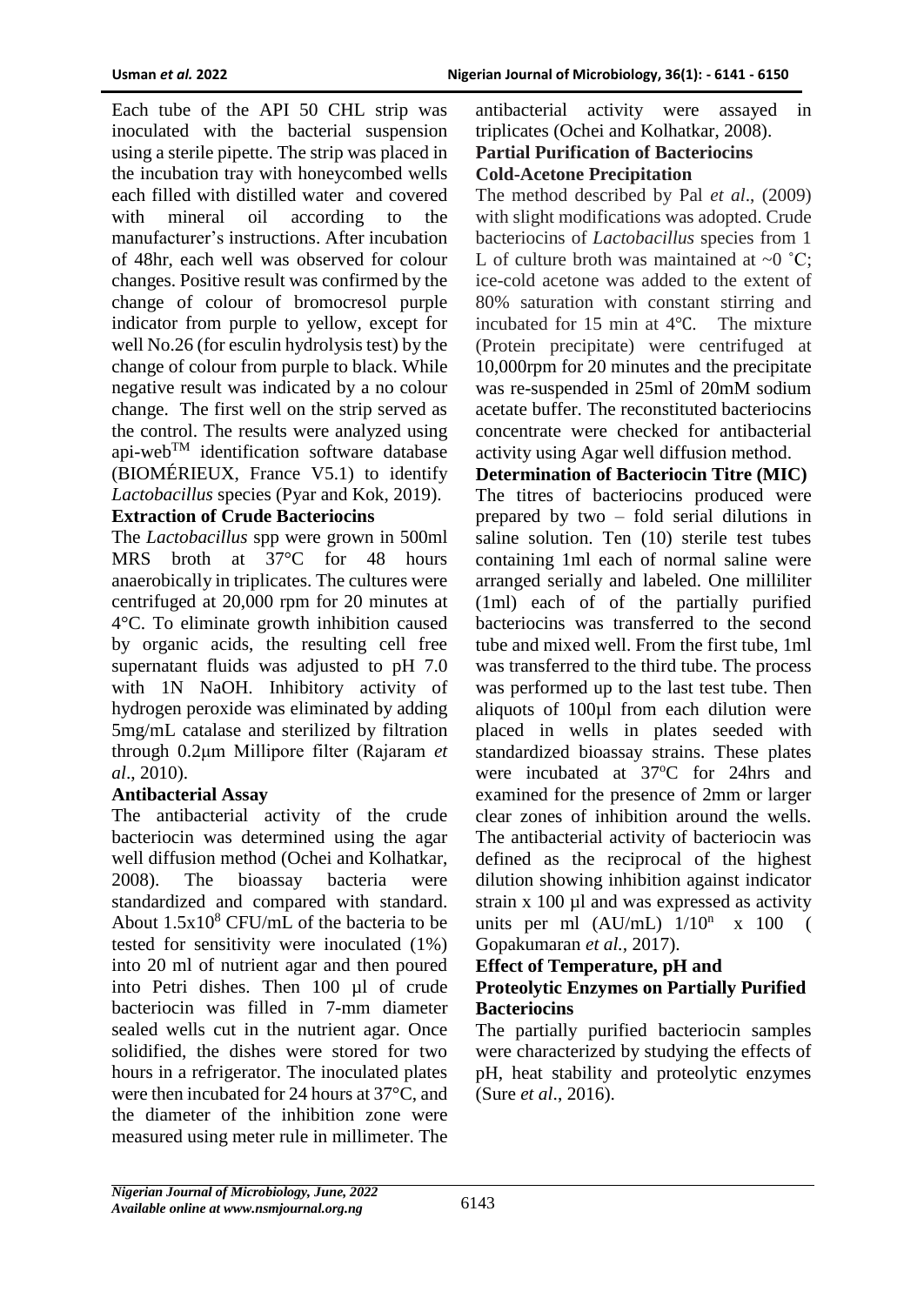#### **Heat stability of Bacteriocins**

The effects of temperature on the partially purified bacteriocin was tested by heating the bacteriocin from 40ºC to 100ºC with 20ºC increment using a water bath. A control was maintained by incubating the bacteriocin sample at 37 °C. Five (5) ml aliquots of each treatment was taken after 15 minutes (Sure *et al*., 2016). The residual activities was then assayed, using heat treated partially purified bacteriocin against test organisms while untreated bacteriocin samples was used as control.

#### **Effects of varying pH on Bacteriocins**

To test the stability at different pH, partially purified bacteriocin was mixed with equal volume of buffers with pH values ranging from 2- 10 with an increment of 2 and incubated for 30min at 37ºC. The residual activities were then assayed, using pH adjusted partially purified bacteriocin *against* test organisms while pH unadjusted bacteriocin samples was used as control (Sure *et al*., 2016).

## **Effect of proteolytic enzymes on Bacteriocins**

The effect of the proteolytic enzymes on the inhibiting activity of partially purified

bacteriocin was carried out on solid medium. To ensure the proteineous nature of the inhibiting substances, the proteolytic enzymes proteinase k, chymotrypsin, trypsin, α-amylase and catalase were used. Each enzyme was dissolved in plug phosphates buffer (10 mM, pH 7.0) with a concentration of 10mg/ ml and sterilized by filtration (0.45 μm). During the treatment by Proteinase K, trypsin, pepsin, chymotrypsin, catalase and αamylase. The filtrate containing these enzymes were incubated for 1hour at 37°C. The sensitivity of an antibacterial substance to a given enzyme is appreciated by determining the residual activity by measurement of the diameter of zone of inhibition (Saidi *et al*., 2011).

### **RESULTS**

#### **Isolation of** *Lactobacillus* **Species**

*Lactobacillus* spp selectively isolated on MRS agar appeared as creamy, smooth and round colonies. Their microscopic appearance revealed them as gram positive rods (plates I).



**Plate 1: Morphology of** *Latobacillus* **species on MRS Agar**

#### **Identification of** *Lactobacillus* **spp using (API 50 CHL) kit.**

The results of carbohydrates fermentation profile of API 50 CHL identification kit are shown in Table 1.The results obtained are in agreement with characteristics of

*Lactobacillus* species. API 50 CHL database indicates that NK2, NL1, and N64, were *Lactobacillus plantarum 1, Lactobacillus fermentum 1,* and *Lactobacillus pentosus,*  with percentage 1.Ds of 99.9%, 99.7%, and 98.6%, respectively.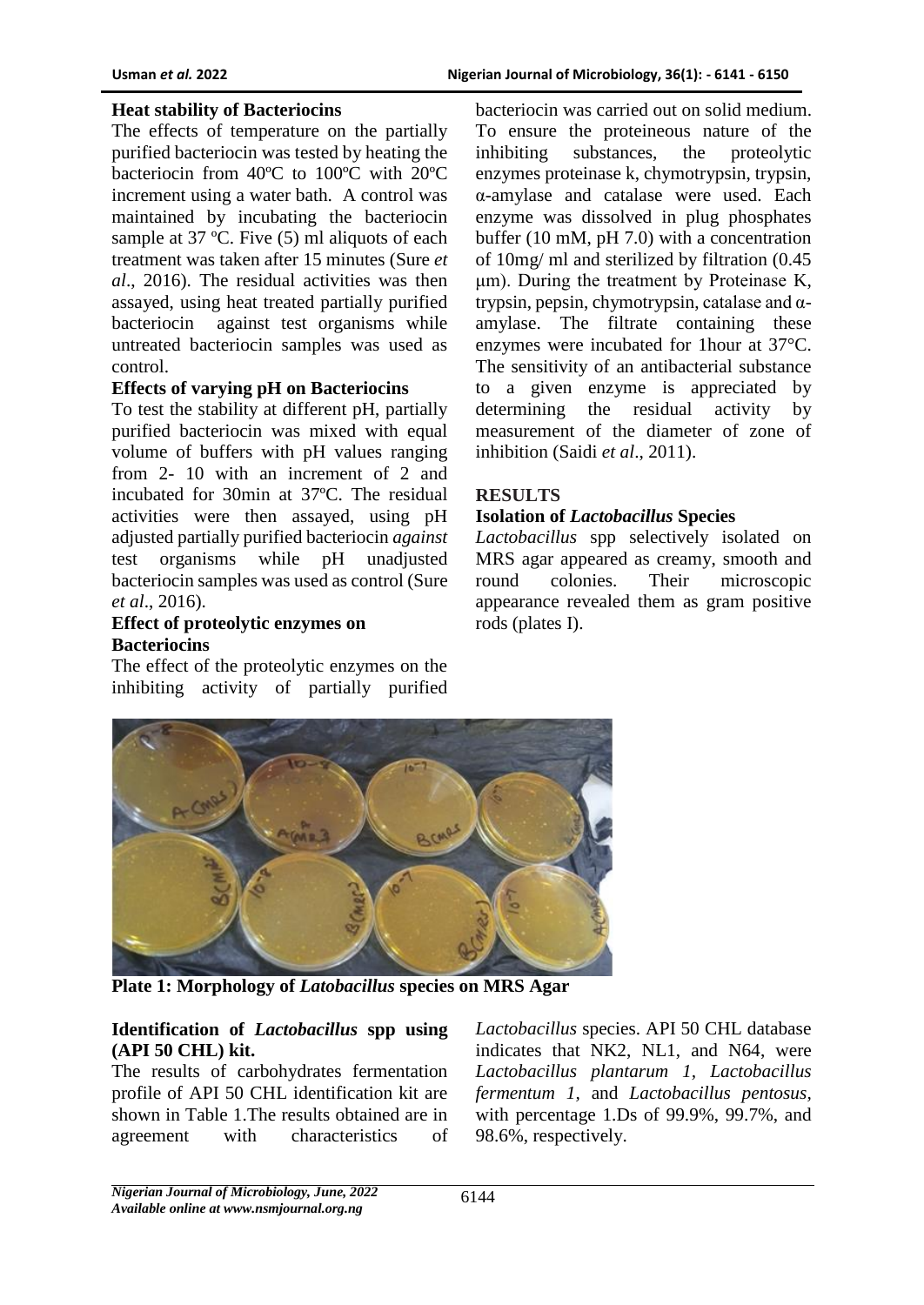## **Antibacterial Activity of Crude Bacteriocin**

The result of the antibacterial activity of bacteriocins extracted from *Lactobacillus* spp

|                                              |                                              | against indicator foodborne pathogens is     |  |  |  |
|----------------------------------------------|----------------------------------------------|----------------------------------------------|--|--|--|
|                                              |                                              | presented in Table 2. The inhibitory effects |  |  |  |
| were higher on E. coli (16+0-20+0.8) than S. |                                              |                                              |  |  |  |
|                                              | <i>aureus</i> (16 $\pm$ 0.8–18.3 $\pm$ 0.6). |                                              |  |  |  |

| S/NO | Carbohydrates                 | NK <sub>2</sub> | NL1               | N64                |  |
|------|-------------------------------|-----------------|-------------------|--------------------|--|
| 1.   | Control                       |                 |                   |                    |  |
| 2.   | Glycerol                      |                 |                   |                    |  |
| 3.   | Erythirol                     |                 |                   |                    |  |
| 4.   | $D$ – arabinose               |                 |                   |                    |  |
| 5.   | $L$ – arabinose               | $^{+}$          |                   | $^{+}$             |  |
| 6.   | Ribose                        | $\ddot{}$       | $+$               | $\ddot{}$          |  |
| 7.   | $D - xylose$                  |                 |                   | $^{+}$             |  |
| 8.   | $L - xylose$                  |                 |                   |                    |  |
| 9.   | Adonitol                      |                 |                   |                    |  |
| 10.  | $\beta$ -metil – D – xyloside |                 |                   |                    |  |
| 11.  | Galactose                     | $^{+}$          | $^{+}$            | $^{+}$             |  |
| 12.  | $D - glucose$                 | $^{+}$          | $+$               | $^{+}$             |  |
| 13.  | $D$ – fructose                | $^{+}$          | $^{+}$            | $^{+}$             |  |
| 14.  | $D$ – mannose                 | $\ddot{}$       | $\overline{a}$    | $\ddot{}$          |  |
| 15.  | $L$ – sorbose                 |                 |                   |                    |  |
| 16.  | Rhamnose                      | $^{+}$          |                   |                    |  |
| 17.  | Dulcitol                      |                 |                   |                    |  |
| 18.  | Inositol                      | $\overline{a}$  |                   |                    |  |
| 19.  | Manitol                       | $^{+}$          |                   | $^{+}$             |  |
| 20.  | Sorbitol                      | $^{+}$          |                   | $^{+}$             |  |
| 21.  | $\alpha$ -methyl-D-mannosidse | $^{+}$          |                   |                    |  |
| 22.  | $\alpha$ -methyl-D-glucoside  |                 |                   | $^{+}$             |  |
| 23.  | N-acetyl-glucosamine          | $^{+}$          |                   | $^{+}$             |  |
| 24.  | Amigdalin                     | $^{+}$          |                   | $^{+}$             |  |
| 25.  | Arbutin                       | $^{+}$          |                   | $^{+}$             |  |
| 26.  | Esculin                       | $^{+}$          |                   | $^{+}$             |  |
| 27.  | Salicin                       | $^{+}$          |                   | $^{+}$             |  |
| 28.  | Cellobiose                    | $^{+}$          | $\qquad \qquad -$ | $^{+}$             |  |
| 29.  | Maltose                       | $^{+}$          | $^{+}$            |                    |  |
|      |                               |                 |                   | $^{+}$             |  |
| 30.  | Lactose                       | $^{+}$          | $^{+}$            | $^{+}$             |  |
| 31.  | Melibiose                     | $^{+}$          | $+$               | $^{+}$             |  |
| 32.  | Saccharose                    | $^{+}$          | $^{+}$            | $^{+}$             |  |
| 33.  | Trehalose                     |                 |                   | $^{+}$             |  |
| 34.  | Inulin                        |                 |                   |                    |  |
| 35.  | Melezitose                    | $^{+}$          |                   | $^{+}$             |  |
| 36.  | D-raffinose                   | $^{+}$          | $^{+}$            | $^{+}$             |  |
| 37.  | Amidon                        |                 |                   |                    |  |
| 38.  | Glycogen                      |                 |                   |                    |  |
| 39.  | Xylitol                       |                 |                   |                    |  |
| 40.  | $\beta$ -gentiobiose          | $^{+}$          |                   |                    |  |
|      |                               |                 |                   | $\hskip 0.025cm +$ |  |
| 41.  | D-turanose                    | $^{+}$          |                   |                    |  |
| 42.  | $D$ – lyxose                  | $^{+}$          |                   |                    |  |
| 43.  | $D$ – tagarose                |                 |                   |                    |  |
| 44.  | $D$ – fuccose                 |                 |                   |                    |  |
| 45.  | $L$ – fuccose                 |                 |                   |                    |  |
| 46.  | $D - arabitol$                |                 |                   |                    |  |
| 47.  | $L - arabitol$                |                 |                   |                    |  |
| 48.  | Gluconate                     | $^{+}$          |                   |                    |  |
| 49.  | $2 - keto - gluconate$        |                 |                   |                    |  |

# **Table 1: Sugar Fermentation by Isolates Using API50CHL**

Key: NK2 = *Lactobacillus plantarum1, NL1 = Lactobacillus fermentum1, N64 = Lactobacillus pentosus,*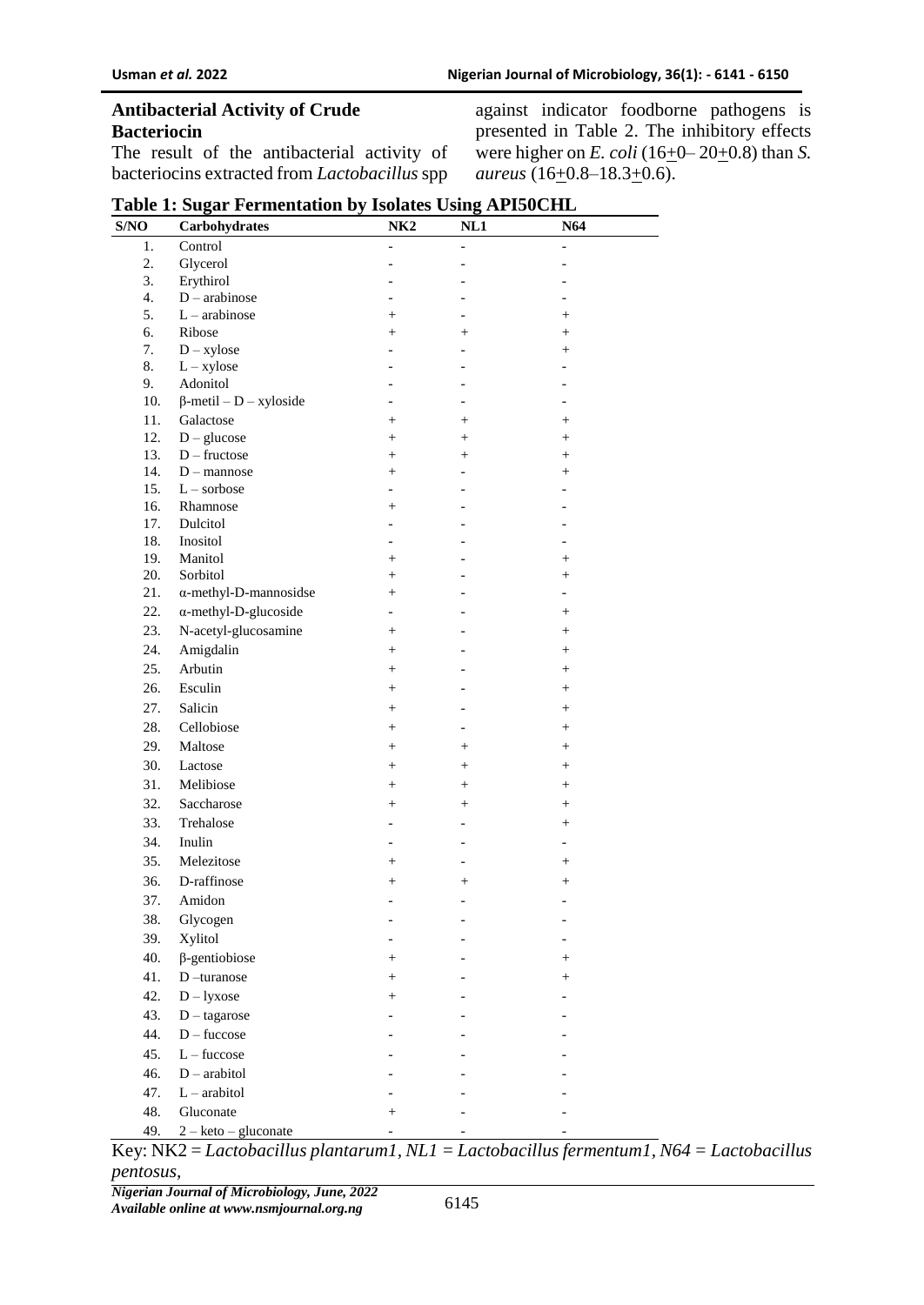| <b>Isolates No:</b> | <b>Zone of inhibition (mm)</b> |              |  |
|---------------------|--------------------------------|--------------|--|
|                     | <i>S. aureus</i>               | E.coli       |  |
| NL1                 | $17+0$                         | $17+0$       |  |
| NK2                 | $16 \pm 0.8$                   | $16 \pm 0$   |  |
| N64                 | $18.3 \pm 0.6$                 | $20 \pm 0.8$ |  |

#### **Table 2: Antibacterial Activity of Crude Bacteriocins**

Key: Values in mean + SD

 $NL1 - N64 =$  Crude bacteriocins from different isolates

### **Partial Purification of Bacteriocins Determination of Bacteriocins Titre**

The inhibitory activity in (AU/mL) of bacteriocins measured after partial purification (80% ice – cold acetone precipitation) shows bacteriocin titres of 12800 AU/mL (N64), 6400 AU/mL (NL1) and 3200 AU/mL (NK2) against the tested isolates Figure 1.

# **Effects of Temperature, pH and Proteolytic Enzymes on Bacteriocin Activity**

All the bacteriocins were found to be heat stable at a temperature range of  $40^{\circ}C - 100^{\circ}C$ 

for 15min. The highest activities were recorded at 40°C for N64; *E. coli* (6400 AU/mL) and *S. aureus* (3200 AU/mL). While for NL1 and NK2 bacteriocins, (3200 Au/ml) was recorded for both *S. aureus* and *E. coli*. The least activity was at  $100^{\circ}$ C (200-400) AU/mL) figure 2.

The activity of bacteriocins were not inhibited after treatment in pH range of  $2 - 10$ (figure 3). The activity was highest at  $pH 2 -$ 6 (12800 AU/mL – 3200 AU/mL). While the activity reduced from pH 8 – 10 (400 AU/mL– 200 AU/mL).



**Figure 1: Bacteriocin Titres (AU/mL)**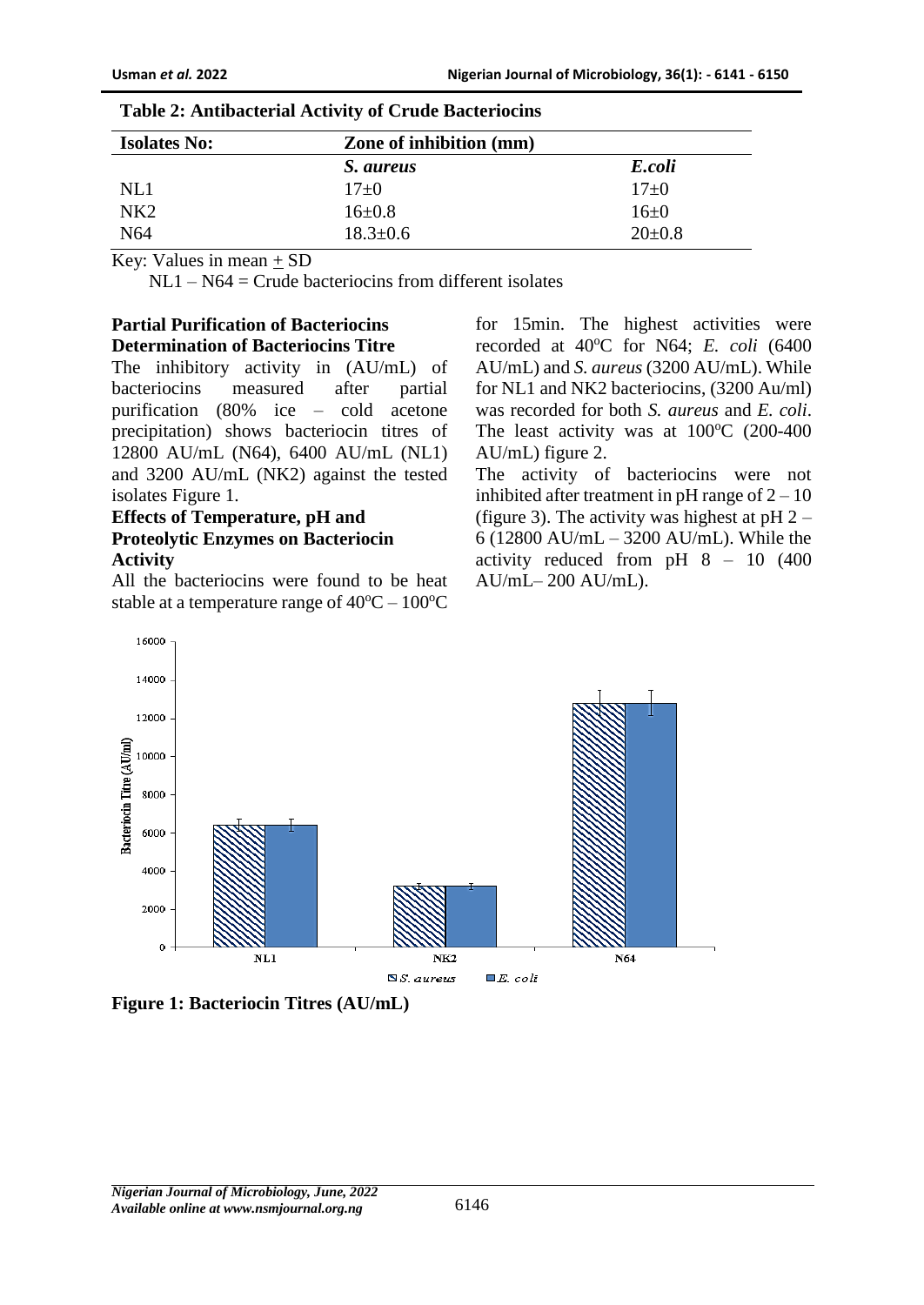

**Figure 2: Effect of temperature treatment on activity partially purified bacteriocins** 





| <b>Enzyme</b>     | <b>Bacteriocin Activity</b> |      |                          |  |
|-------------------|-----------------------------|------|--------------------------|--|
|                   | NL1                         | NK2  | N <sub>64</sub>          |  |
| Proteinase K      |                             |      |                          |  |
| Chymotrpsin       | $\overline{\phantom{0}}$    |      | $\overline{\phantom{0}}$ |  |
| Trypsin           | $\overline{\phantom{0}}$    |      |                          |  |
| Pepsin            | $\overline{\phantom{0}}$    |      |                          |  |
| $\alpha$ -amylase | $^{+}$                      | $^+$ | $^+$                     |  |
| Catalase          | $\,+\,$                     | $^+$ | +                        |  |

#### **Key:**

 $-$  = No Inhibition  $+$  = Inhibition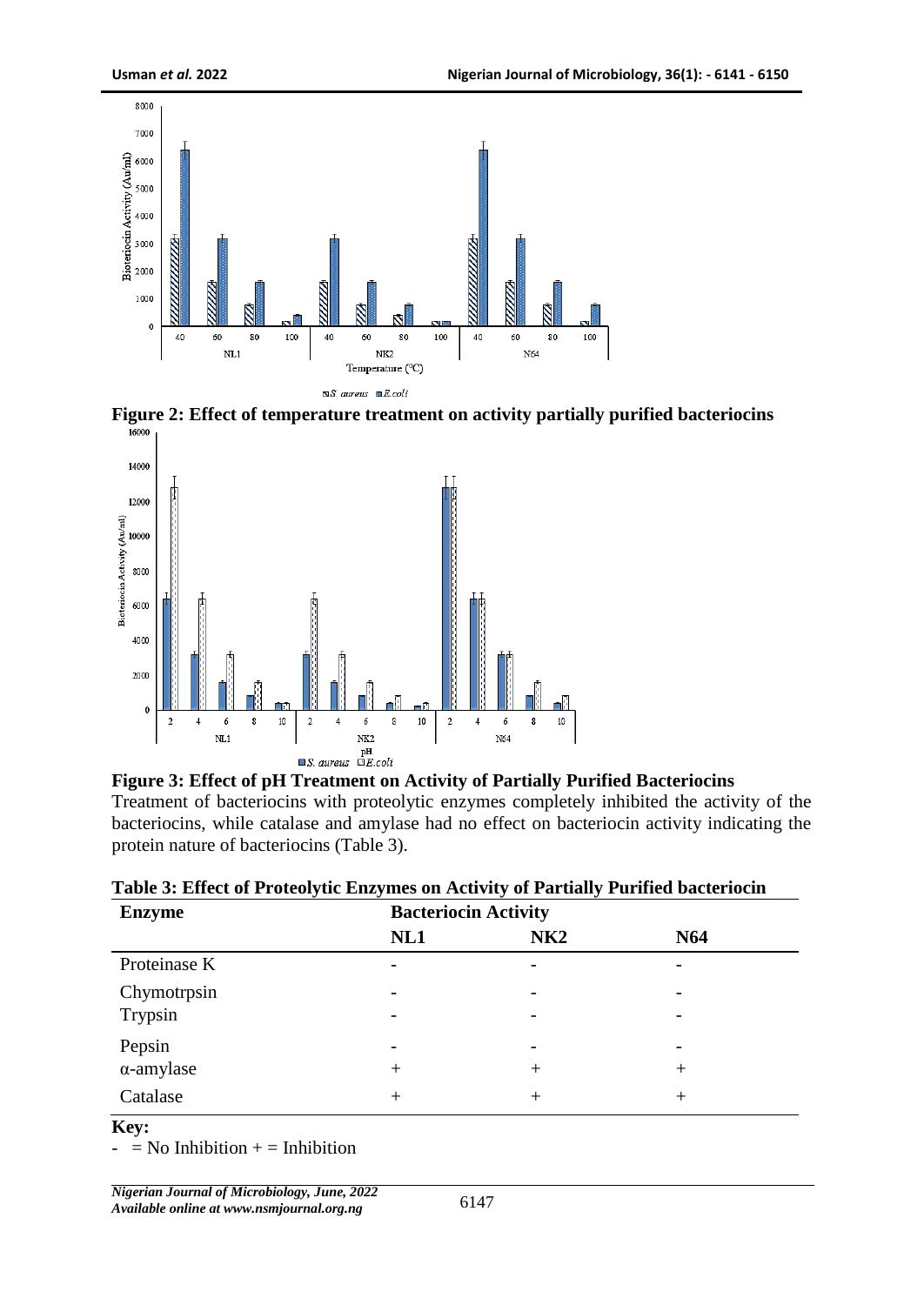# **DISCUSSION**

The research revealed that most of the strains isolated from *Nono* were different species of the genus *Lactobacillus* identified phenotypically based on their carbohydrates fermentation profiles (API50 CHL). They were identified as *L. plantarum 1, L. fermentum 1,* and *L. pentosus.* This result is in agreement with the findings of Jones and Versalovic (2009). API 50 CHL identification kit has been reported as an important tool for Lactobacilli identification. It can be used for taxonomic identification which is based on phenotypic characteristics to identify different species of Lactobacillus (Pyar and Kok, 2019). Many studies had reported the diversity of LAB in milk and milk products. Syukur *et al.,* (2014) isolated different *Lactobacillus* spp from 'Dadih' (fermented buffalo milk) in Indonesia.

Crude Bacteriocins i.e. (cell free supernatant) from 3 *Lactobacillus* spp showed various degree of activity against the Gram positive and Gram negative foodborne isolates used. Higher inhibitory activity was observed against *E. coli* (20 + 0.8) than *S. aureus*  $(18.3+0.6)$ . The higher activity of bacteriocin against *E. coli* may be due to the variation in the structure of these bacteriocins and/or differences in the structure of the putative target molecules (receptors). Bacteriocins with high structural similarly may even differ remarkably in their antimicrobial spectrum of activity (Drider *et al.,* 2006; Pal *et al.,* 2009). Stevens *et al.*, (1991) reported that bacteriocins are not frequently active against Gram negative bacteria because the outer membrane of this class of bacteria acts as a permeability barrier for the cell. It is responsible for preventing molecules such as antibiotics, detergents and dyes from reaching the cytoplasmic membrane. Also Cleveland *et al.,* (2001) earlier reported that bacteriocins are supposed to act only on closely related species which limits their application as a natural preservation, but in contrast, our study revealed that bacteriocins produced by *Lactobacillus* spp were active against both Gram positive and gram negative isolates suggesting their broad

spectrum of activity. Similar results were obtained by Sharma *et al.,* (2011) in their research, purification and characterization of bacteriocin produced by *Lactobacillus* sp. A 75 isolated from fermented chunks of 'phaseolus radiata'. Thus, this proves that bacteriocins from different lactic acid bacteria have specific inhibition spectra. This present study further reveals that partially purified bacteriocin (cold – acetone precipitation) had a higher bacteriocin activity (12800 AU/mL) against indicator strains compared to the crude bacteriocins. The increase in inhibitory potential and bacteriocin activity after partial purification suggests that the targeted proteins have been concentrated while other interfering proteins have been removed from the samples which otherwise may shield the effect of the bacteriocins and thus it is more active against the indicator strains resulting in added inhibition thus enhancing its effect in favorable direction i.e for safer bio preservation of food (Gautam and Sharma, 2015). Various physicochemical factors seemed to affect bacteriocins activity; in temperature stability studies, it was found that partially purified bacteriocins was stable at temperature range of  $40^{\circ}$ C –  $100^{\circ}$ C but not  $121^{\circ}$ C. Similar results were obtained in the case of bacteriocins produced by *Bacillus subtitlis* R75 as well as *L. plantarum* LE5 and LE7 *(*Sure *et al.,* 2016 and Gautam and Sharma, 2015). Thermal stability of partially purified bacteriocins opens an avenue for its use in food products which needs to be operated at high temperatures. It can also slow the activity of foodborne pathogens which are heat resistant and hence could be exploited as a potent source of bacteriocin. It is thus noteworthy that thermal stability enhances the use of bacteriocin as food preservatives because many food processing steps requires high temperature.

The activity of bacteriocins exhibited against the indicators strains are pH dependent. The highest antibacterial activity was observed at an acidic pH range (2-6) while it decreased at pH 8 – 10.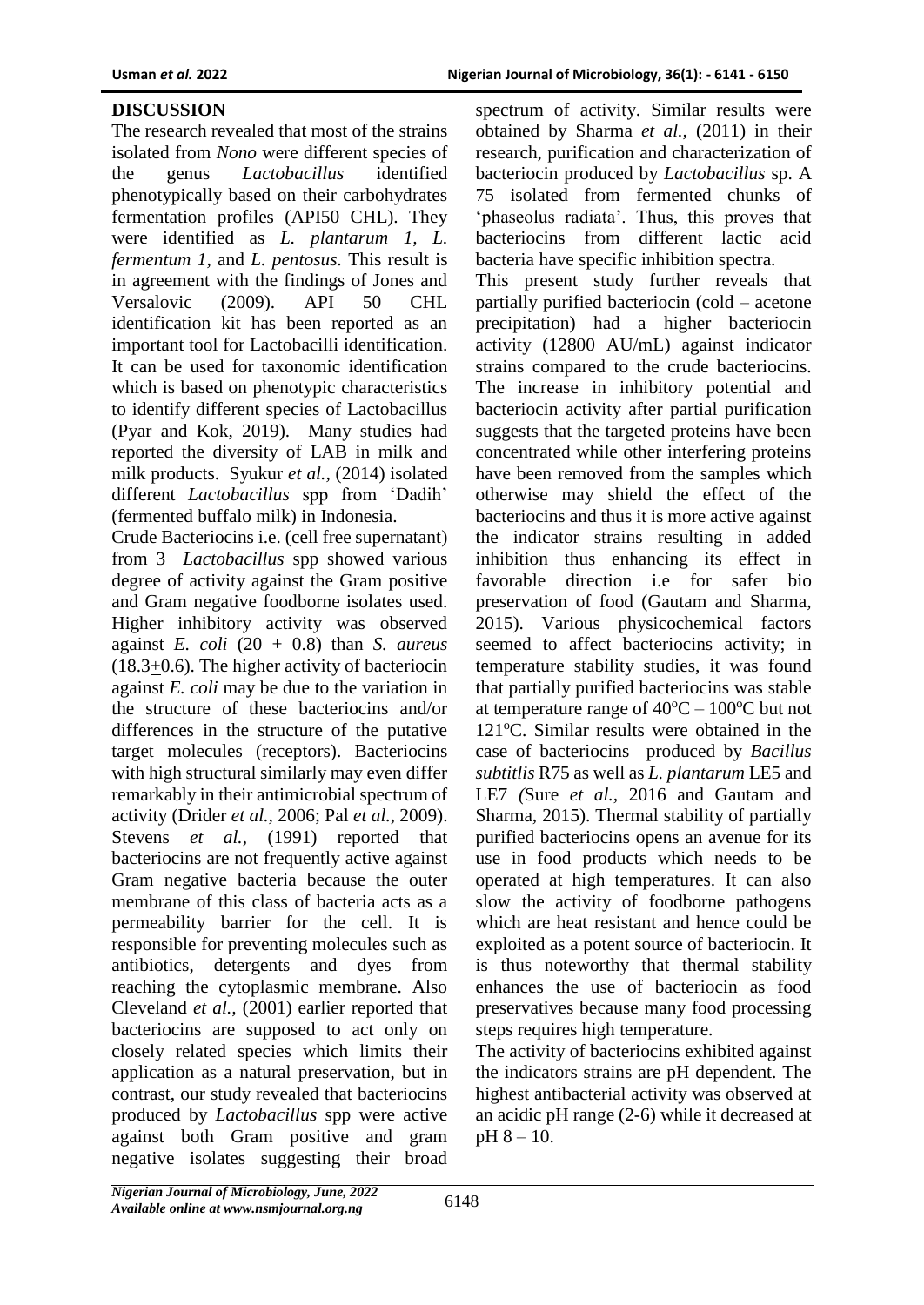This is in agreement with the work of Ogunbawo *et al.* (2013) in their work titled characterization of bacteriocin produced by *L. plantarum* f1 *and L. brevis ogi*. This results also proves that bacteriocins can be used in fermented acidic foods like pickle or yoghurt (Todorov and Dicks, 2004).

Furthermore, the proteinaceous nature of the bacteriocins were confirmed after they lost activity upon treatment with proteolytic enzymes. Treatment with amylase and catalase did not change the antibacterial activity of all the bacteriocins. Thus suggesting that the bacteriocins were not glycosylated. Similar findings have been reported earlier (Pal *et al.,* 2009; Gautam and Sharma, 2015). This results further adds to the fact that bacteriocin upon consumption in food is broken down by digestive juices secreted in the digestive tract of humans thus

#### **REFERENCES**

- Adebayo, F.A., Afolabi. O.R and Akintokun, A.K. (2004). Antimicrobial Properties of Purified Bacteriocins Produced from *L.casei and L.fermentum* against Selected Pathogenic Microorganisms. *British Journal of Medicine and Medical Research 4(18):3415-3431*
- Akabanda, F., Owusu Kwarteng, J., Tano Debreah, K., Glover, R.L. Nielsen, D.S. and Jespersen, L. (2013). Identification of Molecular Characterization of Lactic Acid Bacteria Isolated During Traditional Fura Processing in Ghana. *Food* Microbiology. 34: 277 – 283.
- Arokiyamary, A., and Sivakumar, P.K. (2011). Antibacterial Activity of Bacteriocin Producing *Lactobacillus* Sp. Isolated from Traditional Milk Products. *Current Botany*. 2(3): 05-08. Cleveland, J., Montville, T.J., Nes, I.F. and Chikindas M.L. (2001). Bacteriocins: Safe, Natural Antimicrobials for Food Preservation. *International Journal of Food Microbiology.* 71: 1 – 20.
- Cotter, P.D., Hill, C. and Ross, R.p. (2005). Bacterial Lantibiotics: Strategies to Improve Therapeutic Potential. *Current Protein and Peptide Science.* 6: 61 – 75.
- Drider, .F, G., Hechard, Y., McMullen, L.M. and Prevost, H. (2006). The Continuing Story of Class IIa Bacteriocins. *Microbiology*

rendering it completely safe for human consumption (Cleveland *et al.,* 2001).The sensitivity of bacteriocins to proteolytic enzymes further confirms its GRAS status by the US food and drug administration.

### **CONCLUSION**

This research revealed the presence of *Lactobacillus* spp in Nigerian fermented milk 'Nono'. The *Lactobacillus* spp based on API 50CHL profiles were identified as *L. plantarum 1, L. fermentum 1,* and *L. pentosus.* Bacteriocins extracted from the isolated *Lactobacillus* spp had antibacterial activity against the tested foodborne pathogens. Therefore this partially purified bacteriocins possessed antagonistic activity and hence could be exploited further for their use in food safety and quality.

> *of Molecular Biology Reviews*. 70(2): 564 – 582.

- Gautam, N. and Sharma, N. (2015). A Study on Characterization of New Bacteriocin Produced from a Novel Strain of *lactobacillus spicheri G2* Isolated from Gundruk – a fermented Vegetable Product of North East India. *Journal of food Science and Technology.* 52(9): 5808 – 5816.
- Gopakumaran, N. Veerasangli, S.G., and Valliaparambal, P.T. (2017). Isolation and Characterization of Bacteriocins Like Antimicrobial Compound from *Lactobacillus delbrueckii subs lactis.*  Jordan *Journal of Biological Science*. 10(4): 221-7.
- Hammes, W.P. and Hertel, C. (2006). The Genera Lactobacillus and Carnobacterium. In: Dwakin M, Falkow editors. The prokaryotes. 3rded. New York: Springer; Pp. 319 – 403.
- Huang, C.H., Li, S.W., Huang, L., and Watanbe, K. (2018). Identification and classification for the *lactobacillus casei*  Group. *Frontiers in Microbiology*.
- Jamaluddin, N. Stuckey, D.C. Ariff, A.B. and Wong, F. (2018). Novel Approaches to Purify Bacteriocin: A review. *Critical reviews in food science and nutrition*. 58  $(14): 2453 - 2465.$
- Jones, S.E., and Versalovic, J. (2009). Probiotic *Lactobacillus reuteri* Biofilms Produce

*Nigerian Journal of Microbiology, June, 2022 Available online at www.nsmjournal.org.ng*